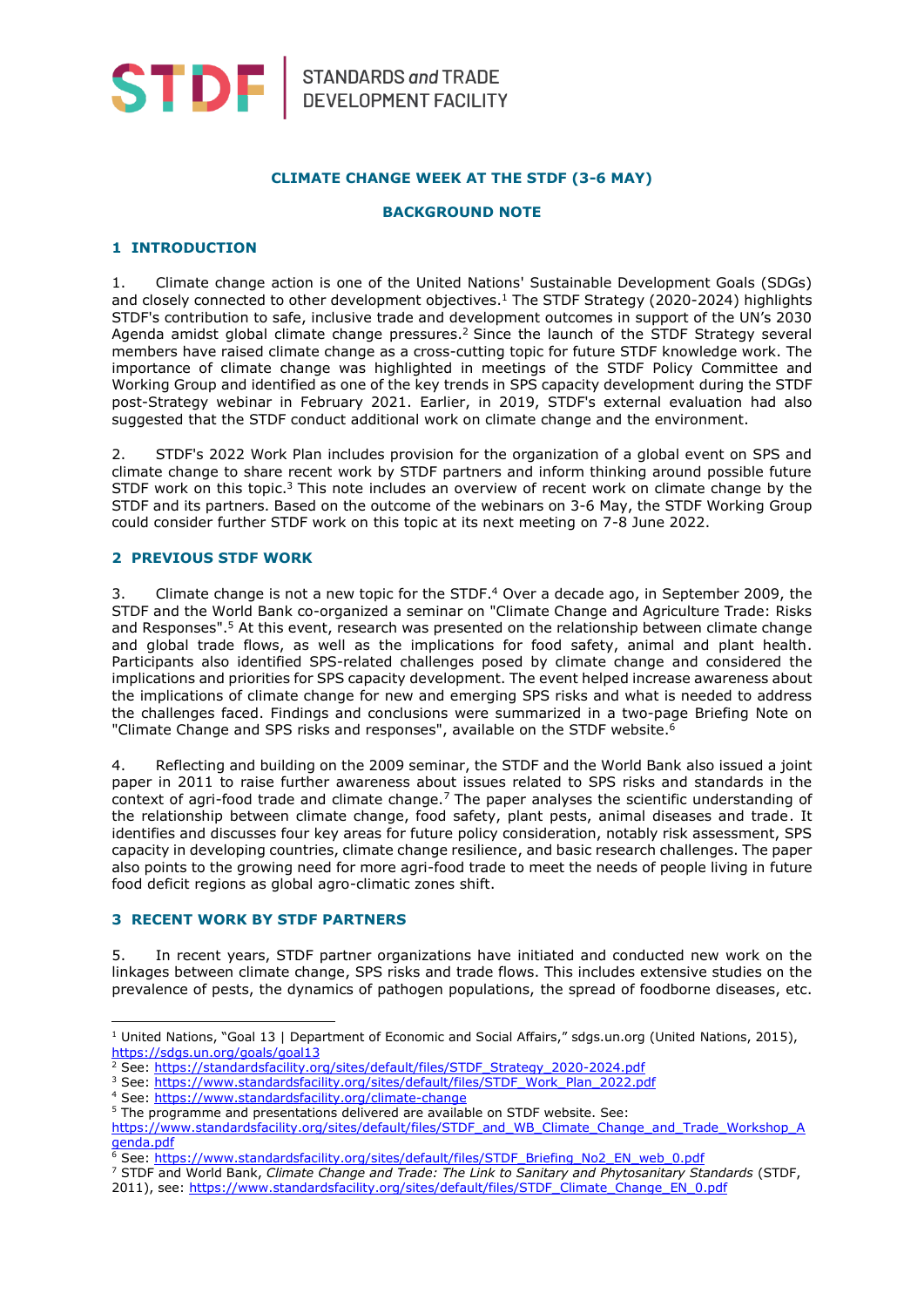

# STANDARDS and TRADE<br>DEVELOPMENT FACILITY

However, relatively less information is available on the impact of climate change on trade and SPS capacity development, which falls into the scope of the STDF. The STDF webinars will be a first opportunity to bring together and compare partners' work across the areas of food safety, animal and plant health, and trade, and formulate recommendations on SPS capacity development.

# *Food and Agriculture Organization (FAO)*

6. In 2018, the FAO prepared a background paper on "Climate Change, Sanitary and Phytosanitary Measures and Agricultural Trade" (to which the STDF Secretariat contributed) for the State of Agricultural Commodity Markets (SOCO) 2018.<sup>8</sup> The paper sets out the linkages between climate change, agricultural trade and SPS measures and provides key recommendations on how to overcome the SPS threats posed by climate change. It notes that international agricultural trade not only provides the possibility to counteract regional food shortages caused by climate change impacts, but also affects the dispersion of pests and diseases, as well as food-borne pathogens and contaminants, which points to the importance of enhancing international cooperation and upgrading existing knowledge.

7. In 2020, the FAO published a report named "Climate change: Unpacking the Burden on Food Safety", <sup>9</sup> which explains the relationship between climate change and food safety hazards. The report highlights the implications of climate change on global food systems by illustrating distinct food safety hazards, including: (i) growing incidences of infections by foodborne pathogens and parasites; (ii) worsening quality of water exacerbated by algal blooms; (iii) facilitated uptake of heavy metals by plants due to rising soil temperatures; (iv) shifts in pesticide application trends given the changing geographic distribution and life cycles of pests; and (v) mycotoxin contamination in staple crops.

8. In 2020, the FAO also issued a short briefing note on "Animal Health and Climate Change", in which it highlights a number of priority areas in which FAO's work at the interface of animal health and climate change should be strengthened.<sup>10</sup>

# *International Plant Protection Convention (IPPC)*

9. The Secretariat of the IPPC outlined the potential effects of climate change on plant pests in its "Scientific Review of the Impact of Climate Change on Plant Pests", issued in 2021.<sup>11</sup> To make the scientific results more accessible to policymakers, the IPPC also adapted the key findings into a more concise summary.<sup>12</sup> In both publications, it is strongly evidenced that pest risks from insects, pathogens and weeds will increase in managed (e.g. agriculture, horticulture, forestry) and semimanaged (e.g. national parks) ecosystems, and presumably in un-managed ecosystems as well. Given that half of all emerging pests are spread through global travel, trade policymakers are encouraged to adopt preventive, mitigation, and adaptation measures through international cooperation.

10. In March 2021, the Commission on Phytosanitary Measures (CPM) adopted a Recommendation on "Safe Provision of Food and Other Humanitarian Aid to Prevent the Introduction of Plant Pests During an Emergency Situation".<sup>13</sup> It notes that climate change contributes to a significant increase in severe weather events, which precipitates an urgent need for humanitarian aid. Commonly

<sup>8</sup> Ralf Lopian, *Climate Change, Sanitary and Phytosanitary Measures and Agricultural Trade (SOCO) 2018: Background Paper* (Rome: FAO, 2018), see:

[https://standardsfacility.org/sites/default/files/Climate\\_change\\_SPS\\_measures\\_agricultural\\_trade\\_Lopian\\_FAO](https://standardsfacility.org/sites/default/files/Climate_change_SPS_measures_agricultural_trade_Lopian_FAO_2018.pdf) [\\_2018.pdf](https://standardsfacility.org/sites/default/files/Climate_change_SPS_measures_agricultural_trade_Lopian_FAO_2018.pdf)

<sup>9</sup> FAO, *Climate Change: Unpacking the Burden on Food Safety.* (Rome: FAO, 2020), see: <https://doi.org/10.4060/ca8185en>

<sup>&</sup>lt;sup>10</sup> See[: https://www.fao.org/3/ca8946en/CA8946EN.pdf](https://www.fao.org/3/ca8946en/CA8946EN.pdf)

<sup>11</sup> IPPC Secretariat, *Scientific Review of the Impact of Climate Change on Plant Pests* (Rome: FAO on behalf of the IPPC Secretariat, 2021), see:<https://doi.org/10.4060/cb4769en>

<sup>12</sup> IPPC Secretariat, *Summary for Policymakers of the Scientific Review of the Impact of Climate Change on Plant Pests* (Rome: FAO on behalf of the IPPC Secretariat, 2021), see: <https://doi.org/10.4060/cb4777en> <sup>13</sup> IPPC Secretariat, *Safe Provision of Food and Other Humanitarian Aid to Prevent the Introduction of Plant Pests during an Emergency Situation*, Commission on Phytosanitary Measures Recommendation No. 9 (Rome: FAO on behalf of the Secretariat of the International Plant Protection Convention, 2021), [https://assets.ippc.int/static/media/files/publication/en/2021/04/R-](https://assets.ippc.int/static/media/files/publication/en/2021/04/R-09_En_2021_CPM_Rec_Safe_Provision_of_Aid_2021-04-27_Post-CPM-15.pdf)

<sup>09</sup> En 2021 CPM Rec Safe Provision of Aid 2021-04-27 Post-CPM-15.pdf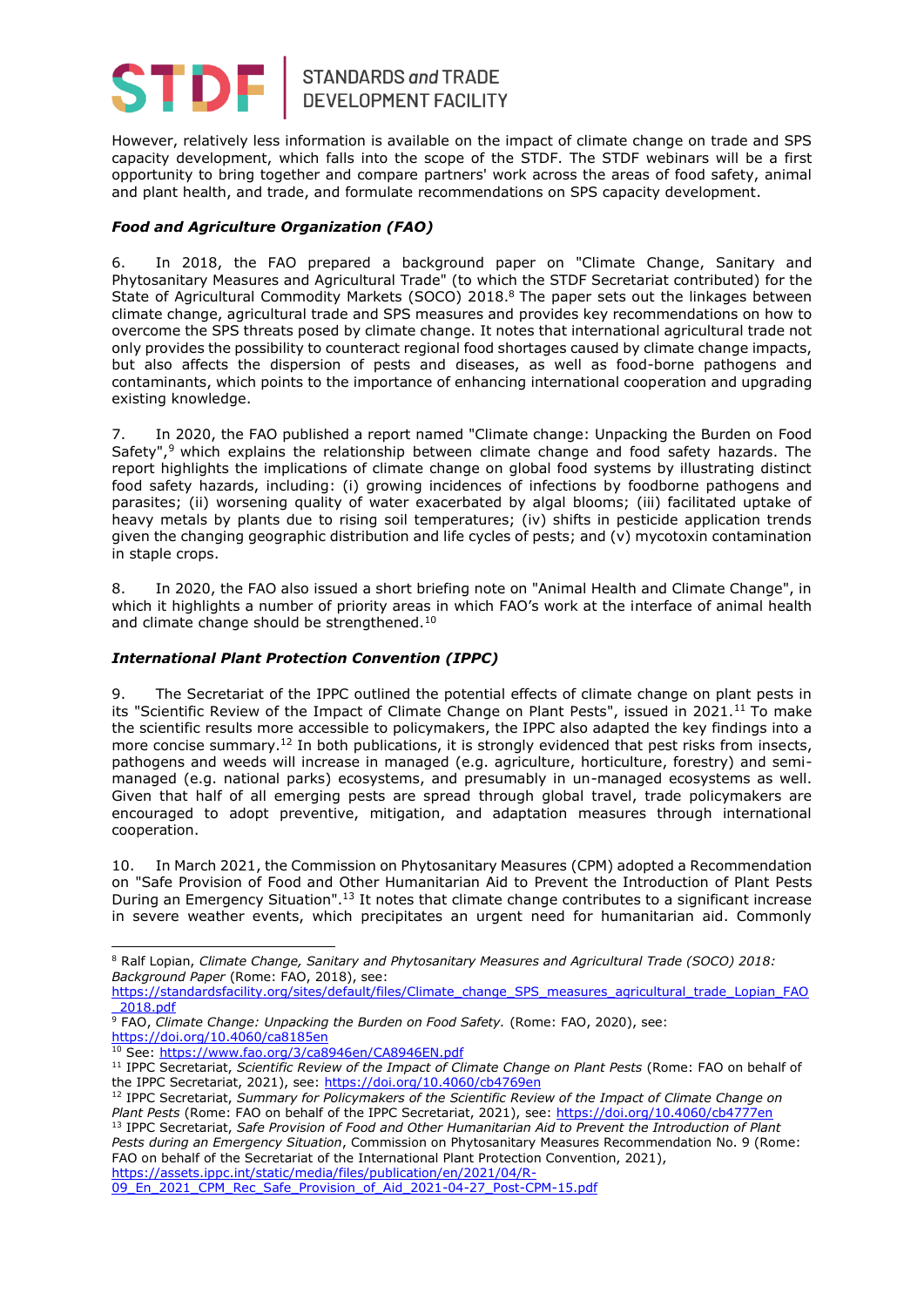

# STANDARDS and TRADE<br>DEVELOPMENT FACILITY

provided aid includes food (fresh, dried and processed plants and plant products), water, building materials, planting materials (seeds and other plants for planting), support personnel (e.g., volunteers), vehicles, machinery and equipment. Donors should be aware that the provision of aid supplies, unless appropriately prepared to meet the phytosanitary import requirements of the recipient country, can give rise to long-term damage. To help minimize any unintended phytosanitary consequences of such aid, the CPM recommendation provides guidance on the effective management of pest risk associated with commonly provided food and other humanitarian aid.

11. On 7 April 2022, the CPM approved the Action Plan on Climate Change Impacts on Plant Health (2022-2025) prepared by its Focus Group on Climate Change and Phytosanitary Issues. Key actions include *inter alia* to (i) raise awareness of the impacts of climate change on plant health; (ii) enhance the evaluation and management of risks of climate change to plant health; and (iii) enhance the recognition of phytosanitary matters in the international climate change debate. To this end, the plan proposes to: (i) organize and participate in meetings and side events related to the impacts of climate change on plant health; (ii) support countries to collect, analyse and use climate change impacts-related information in decision-making; (iii) support countries in building capacity to help mitigate the impacts of climate change on plant health; (iv) strengthen collaboration with relevant international, regional and national organizations; and (v) facilitate, promote and support phytosanitary issues - related policy dialogue at the global level.

## *World Health Organization (WHO)*

12. In 2019, the WHO issued "Food Safety, Climate Change and the Role of WHO".<sup>14</sup> The publication underscores the negative impact of climate change on food security and its close relationship with effects on food safety, especially in low- and middle-income countries. Several key linkages are identified, with particular attention to: (i) modified bacterial, viral and pathogenic contamination of water and food as a result of changing survival and transmission patterns; (ii) toxic effects and chronical health problems caused by mycotoxins with different occurrence patterns; (iii) contamination of water due to the interaction of algal blooms and fertilizer run-off; (iv) antimicrobial resistance due to the increased use of veterinary drugs; (v) the application of pesticides, and the subsequent residues in food; (vi) remobilisation of contaminated river sediments and subsequent contamination of agricultural and pastureland soil; and (vii) malnutrition and insecure food supplies.

## *World Organisation for Animal Health (OIE)*

13. In 2019, the OIE presented a study on "How External Factors (e.g., climate change, conflicts, socioeconomics, trading patterns) will impact Veterinary Services, and the Adaptations required".<sup>15</sup> The study provided key recommendations for Veterinary Services and the OIE, including paying more attention to areas highly prioritised by external stakeholders and of greater impact on society, such as climate change. In 2021, an article was published in OIE's Scientific and Technical Review on the implications of climate change for veterinary services.<sup>16</sup> It argues that although the goals of preventing disease, maintaining productivity and sustaining healthy systems will remain, the form and scope of veterinary services will need to change.

#### *World Bank Group (WBG)*

14. According to the WBG Climate Change Action Plan (2021–2025), agriculture, food, water and land are prioritized as key systems in which the WBG will support transformative public and private investments. <sup>17</sup> In addition, impacts of climate change, which include water scarcity, extreme weather events, declining biodiversity and ecosystem services, and new pests and crop diseases,

[https://www.who.int/publications/i/item/food-safety-climate-change-and-the-role-of-who.](https://www.who.int/publications/i/item/food-safety-climate-change-and-the-role-of-who)

<sup>14</sup> WHO, *Food Safety, Climate Change, and the Role of WHO* (WHO, 2019), see:

<sup>&</sup>lt;sup>15</sup> Delia Grace et al., "How External Factors (E.g. Climate Change, Conflicts, Socio-Economics, Trading

Patterns) Will Impact Veterinary Services and the Adaptations Required," *World Organisation for Animal Health (OIE)*, 2019, see:<https://doi.org/10.20506/tt.2984>

<sup>16</sup> Craig Stephen and Catherine Soos, "The Implications of Climate Change for Veterinary Services," *Scientific & Technical Review of OIE* 40, no. 2 (2021): 421–30, see:<https://doi.org/10.20506/rst.40.2.3234>

<sup>17</sup> World Bank Group, *World Bank Group Climate Change Action Plan 2021–2025: Supporting Green, Resilient, and Inclusive Development* (Washington, DC: World Bank Group, 2021), see: <http://hdl.handle.net/10986/35799>